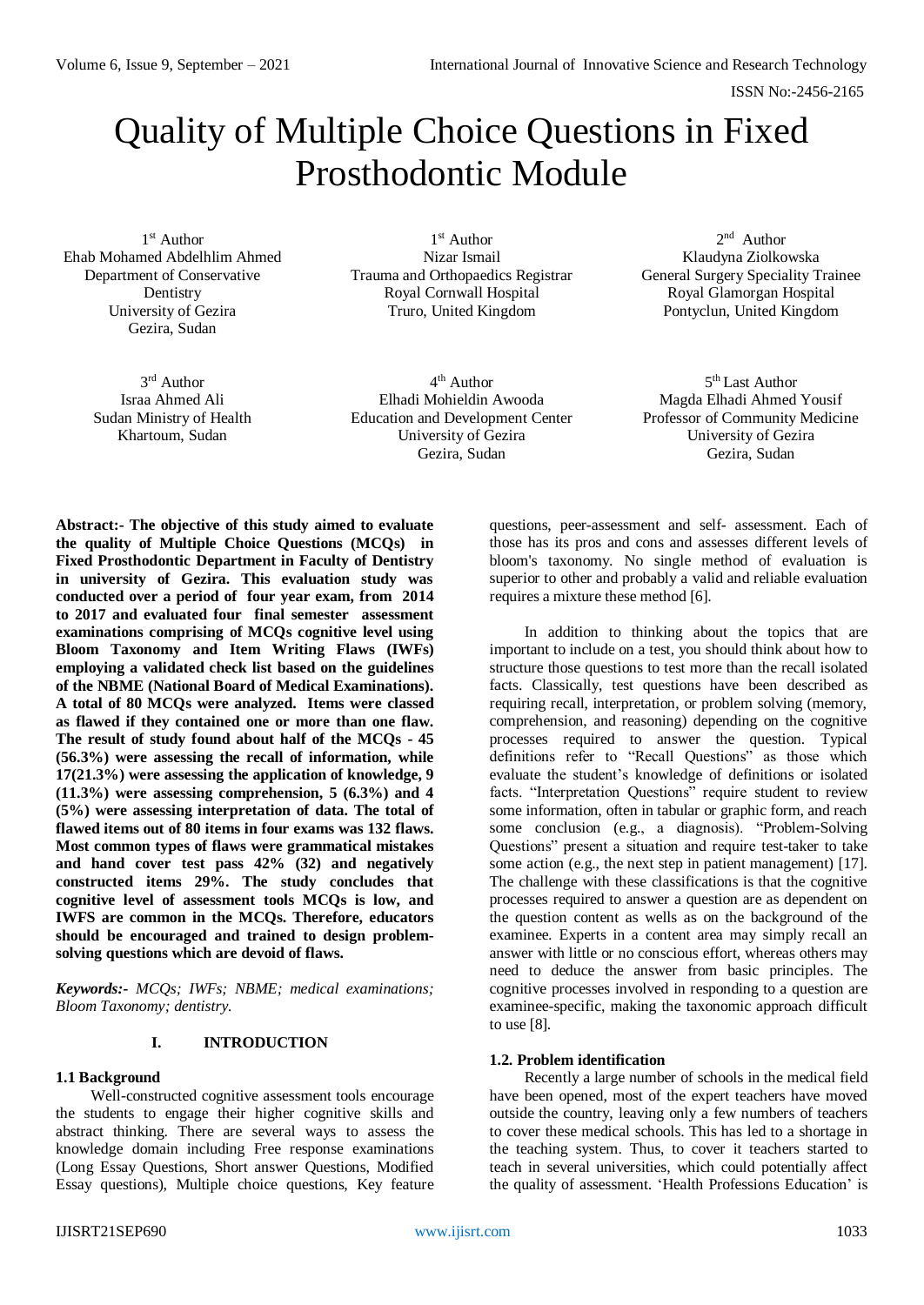new in this country, with only two universities - Gezira university Khartoum university currently providing post graduate studies in this field. This led to a shortage in training medical teachers in fields like assessment and constructing MCQs, which leaves most assessments to be based on the experience of medical teachers although it is largely proven that faculty members who received formal training in constructing MCQs can write better items than those who are only expert in teaching [5].

Beside of the lack of proper training on the construction of MCQs, another fact to be considered is the extreme reuse of the MCQs items. Although it is a usual trend to maintaining, but it's required to regularly renew the item [5].

## **1.3 Justification**

Students' learning is largely enhanced by assessment, thus development of high quality tests is an important skill for educators [4].

MCQs can be time consuming and difficult to produce even for those educators who have received formal training. Well-made MCQs result in impartial assessment of the scholar and can measure knowledge as well as comprehension, application and analysis [5].

Poorly constructed MCQs can lead to unreliable and invalid results, which is reflected on the whole educational system - this research will (may) be the first step to determine our situation in order to improve it [1].

# **1.4 Objectives**

#### **1.4.1 General objectives**

To evaluate the quality of multiple choice questions of Fixed Prosthodontic module, Faculty of Dentistry, Gezira University (2014-2017).

#### **1.4.2 Specific objectives**

- i. To determine the different cognitive levels (according to blooms taxonomy) used in the items
- ii. To determine the conformity of the items writing with the given MCQS items writing guide line [18]

# **II. LITERATURE REVIEW**

Students' learning is largely driven and enhanced by assessment, thus development of high quality tests is an important skill for educators. The mode of assessment has been shown to affect the students' learning process. Usually, educators develop the test items by themselves or sometimes rely on item test banks as a source of questions [3] [10].

MCQs are adequate competency tests for assessing knowledge and comprehension that can be designed to measure application and analysis. Use of well-designed MCQs has been increasing significantly due to their higher reliability, validity and ease of scoring. Also, wellconstructed MCQs can effectively test higher levels of cognitive reasoning and can help differentiate between high and low-achieving students. Despite the above various

studies have documented violation of MCQs' construction guidelines. Single best questions (SBAs) and MCQs or are time-consuming and difficult to construct, even for educators who are formally trained on this matter. Wellconstructed MCQs promote impartial testing and have the potential to measure knowledge, comprehension, application and analysis [3] [7].

A typical MCQ item consists of a question (referred to as the stem) and a set of two or more options that consist of possible answers to the question. The student's task is to choose the one option that provides the best answer to the question posed. The best answer is referred to as the keyed option and the remaining options are called distracters. For teachers, an important benefit of using MCQ items in classroom tests is that marking tends to be easy and quick, especially when students put down their answers on an optically scanned response sheet, such as the commonly used Scantron® form [2] [7] [8]. Ease of marking can make MCQ testing particularly appealing to instructors who look after large cohorts of students. Another significant benefit is that a well-constructed MCQ examination can yield test scores at least as reliable as those obtained by a constructed-response test whilst simultaneously allowing for coverage of a wide spectrum of topics [12].

Another approach, perhaps more simple and objective, bases item classification on the task asked of the test taker. If an item requires an examinee to make a prediction, reach a conclusion or select a course of action or, it should be classed as an application of knowledge item. If an item only tests only recollection of isolated facts (without requiring their application), it should be classified as a recall item. All items should require application of knowledge, allowing assessment of both an examinee's information base plus ability to use that information [2].

To produce effective MCQs, one must strive to produce items that are free from flaws. Item writing flaws in MCQs can affect students' performance by resulting in items that are either more or less difficult to be answered. It is found by certain authors that flaws typically make the item less difficult. Additionally, flawed items may yield a certain ambiguity, without which 25% of failed students would have passed the exams [11].

Item-writing flaws (IWFs) arise when we veer from the accepted MCQ writing recommendations. As a consequence, such MCQs affect the performance of the students making it either more difficult or easier for them to answer the questions [14].

Foundation for Developing and Validating Test Items, It investigates the role of validity in test item development, processes of item development as well as advantages and limitation of cognitive taxonomy. The authors explained the concept of test item referring to other worthwhile work, and the planning and development process of both selected response (SR) items and constructed response (CR) items [16]. They also discussed the recruitment of item writers and their main tasks, training and guidelines on item writing, and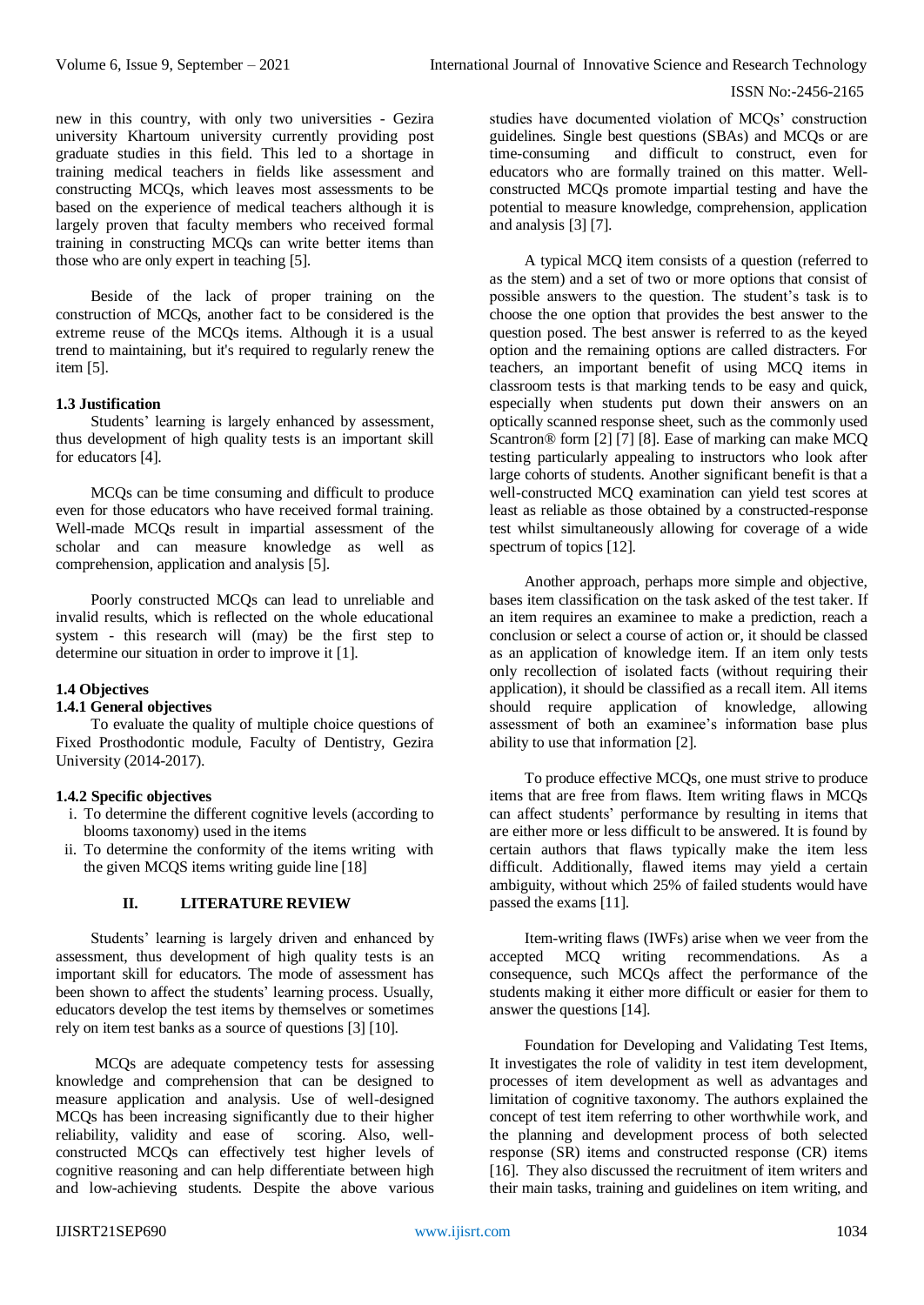reviewing test items looking at factors such as fairness and complexity of language. With regard to cognitive demand as well as content of test items, it describes the drawbacks of the cognitive taxonomy for classifying cognitive demand and also adds recommendations in the context of knowledge, skills and abilities. The section analyses the concept of cognitive ability being represented by a model of learning which includes: a) specification of declarative and procedural knowledge, b) a measurement plan, c) hypotheses and evidence that accepts or rejects hypotheses, d) description of threads that move learners from novice toward expert, e) consideration of factors affecting learning, and f) consideration of construct irrelevant variance that may diminish validity. Further the discussion on procedure of item format generates four fundamental types of item formats i.e. subjective versus objective scoring, production versus selection, free-response versus fixed-response, and performance versus product. Each format has limitations and advantages for the users in view of the nature of the subject and objectives to be measured [9].

# **Guidelines for Writing MCQs**

- **1.** Each MCQ should assess an important theme or sub theme.
- **2.** MCQs should test more than just recall of facts.
- **3.** MCQs ought to assess higher levels of cognition i.e. interpretation and application of knowledge, analysis of data, critical thinking and problem solving.
- **4.** Framework of a MCQ:

a) stem/clinical scenario consisting of a vignette linked to a theme. Simple language should be used in order to be easy to understand by students. The stem can include information such as:

- age, gender (e.g. a 80-year-old man)
- location (e.g. emergency department)
- presenting complaint (e.g. pain)
- site (e.g. chest / abdomen)
- duration (e.g. minutes/hours/days)
- past medical history (e.g. heart failure)
- physical findings (e.g. murmur)
- investigations (significant postive or negative findings)
- management (operative/medical, can include treatment and response to it)

b) lead in that poses a clear question in relation to the stem. It is the main task and should be corresponding to the subtheme.

c) options: four or more options. One of them is the most appropraite i.e. best answer (correct answer / key) while the remaining options serve as plausible distracters. All options should be of similar length and reasonably brief.

- **5.** Avoid:
- use of double negatives in stems such as "the treatment of this condition does not consist of the following meassures except."
- Using the word "except."
- Options 'all of the above' and 'none of the above', as these increase the chance of guessing.
- Non-specific phrazes such as 'rarely' and 'usually',

absolute terms such as 'always' and 'never'.

- Grammatical errors, inconsistencies or cues.
- Long correct answers  $-$  i.e. the correct answer is more detailed and extensive than other options
- Word repeats the same phrase can be found in the stem as well as in the correct answer
- Superfluous information.
- Tricky and overly complex items [9] [18].

# **III. MATERIAL AND METHODS**

# **3.1 Study design**

Evaluation study.

# **3.2 Study area**

The study was conducted at the Faculty of Dentistry, University of Gezira in Sudan established in 2001 as the first Dental School outside the capital Khartoum at that time. The philosophy of University of Gezira is serving the population by addressing community problems and strengthening preventive and therapeutic oral health services.

# **3.3 Study population**

MCQs of the Previous, four Fixed Prosthodontic module final semester exams

# **3.4 Duration**

Fixed Prosthodontic module final semester exams held between 2014-2017.

# **3.5 Sample size**

Total coverage.

# **3.6 Study variables**

Level of cognitive domains assessed Academic years Present of item flaws.

#### **3.7 Data collection tools and technique 3.7.1 Data collection tools**

A validated check list based on the guidelines of the NBME (National Board of Medical Examinations) was used for the evaluation.

# **3.7.2 Data collection technique**

This analytical study was conducted after the completion of the assessments for the year 2017. The original MCQs that were submitted to the assessment committee for the purpose of summative exams were grouped according to the year then analyzed for assessment.

The exam for the years 2014, 2015, 2016 and 2017 in fixed prosthodontic subject was collected and reviewed by two experts. In each exam, there were 20 MCQs. A total of 80 MCQs was evaluated for their cognitive levels and item writing flaws (IWFs). The questions' cognitive levels were evaluated using the Bloom's taxonomy (1956). For identifying types of IWFs' standard criteria given by several educationists were used and frequently occurring violations of item-writing guidelines were selected from literature and were subsequently applied to assess the quality of the 80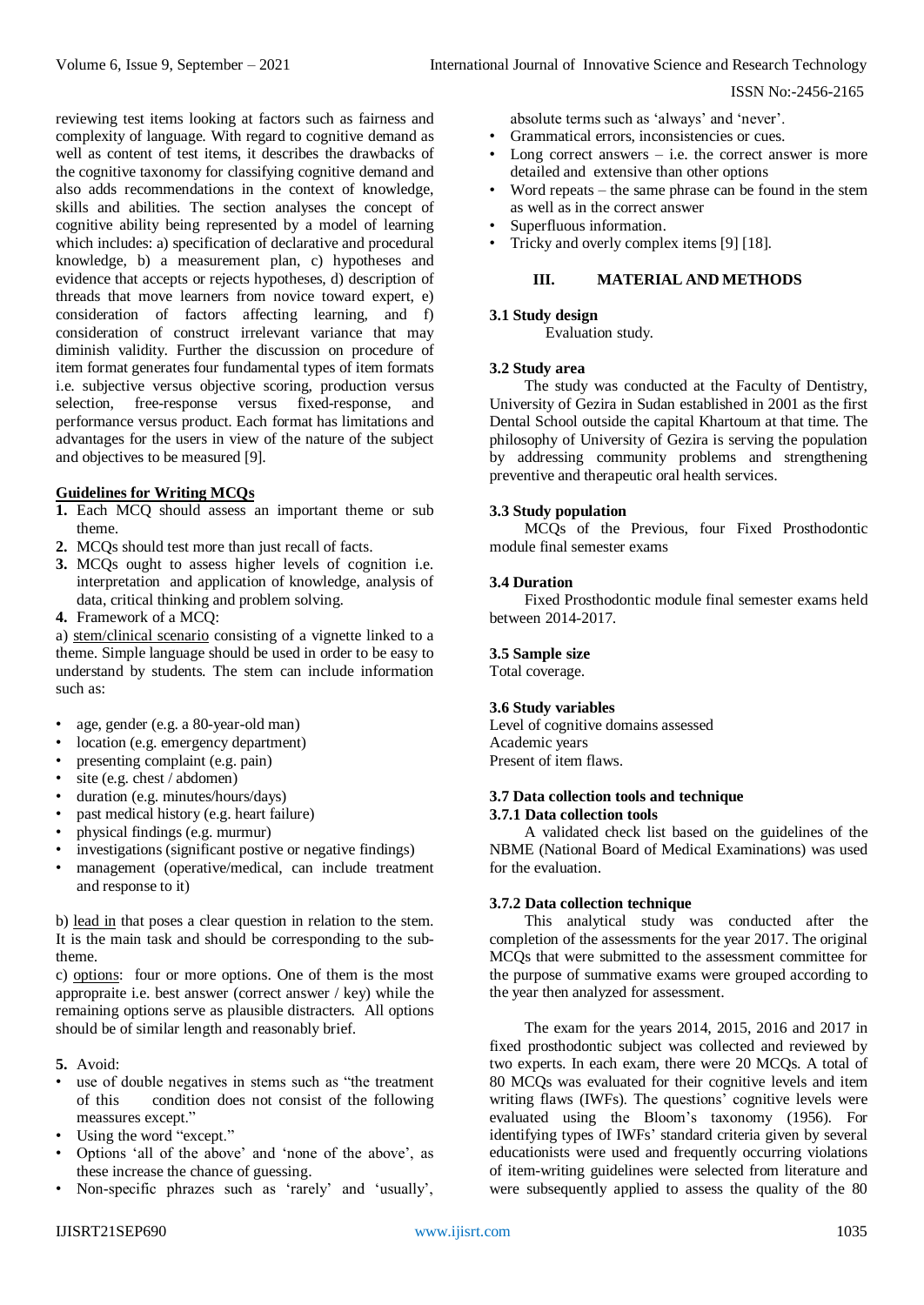MCQs in all four exams. The structure of each question was analysed for technical accuracy. Items were classified as 'flawed' if they contained one of the flaws. Frequently observed flaws were grouped into:

- Hand cover test pass
- Grammatical Mistakes
- Length of the correct answer
- Repeated word in the stem and options
- Merging more than one item in one answer
- Long and exhausting options
- Using absolute terms
- Using non-logical option
- Poorly arranged numeric data
- Negatively constructed items

• Usage of the "None of the above" or "all of the above" types of question

Unclear or vague lead-in or options.

## **3.8 Inclusion criteria**

All MCQS submitted for semester 10 fixed prosthodontic module, years 2014, 2015, 2016&2017.

## **3.9 Exclusion criteria**

- Mid-term exams and supplementary exams
- Substitute exams and any final exam out of the period and subject of the study.

## **3.10 Data management and statistical analysis**

Data was checked for completeness, consistency and range. Total numbers of items reviewed were calculated. Percentages of the technical flaws encountered were calculated with measurement of frequencies in each question. Chi-square test was used to analyze the improvement in categories of variables between the years. The data of each item was analyzed using SPSS 23. Results were displayed in appropriate tables constructed with Microsoft Office word.

## **3.11 Ethical consideration**

Ethical approval was obtained from the ethical committee in faculty Dentistry University of Gezira. No ethical hazards have been found in the processing of this study.

#### **IV. RESULTS AND DISCUSSION**

## **4.1 Results**

As shown in the tables 1 and 2 (see page 6), that demonstrates the quality of items found in MCQS material in various years, there is clear and stable improvement in the use of repeated word. Some improvement can be noticed in the hand cover test, grammatical mistakes and using nonlogical structures. The remaining items did not follow a continuous sequence. However, merging more than one item in one answer and long and exhausting options improved in 2017. On the contrary - using absolute, poorly arranged numeric, negatively constructed items, using phrases: none of the above and all of the error increased in 2017. When considering 'very long correct' the results were stable throughout the four academic years. When comparing between different academic years in regards with the check list component of qualified MCQs the only significance values were grammatical mistake (P-value 0.036), negatively constructed Items (P-value 0.01) and using phrases: none of the above and all of the above (P-value 0.028).

In table 3 the total error percent of the four academic years is in a close range to each other, with the lowest percent 30 in 2016 and the highest 36 in 2017. However, there was regular improvement in MCQ material from the year 2014, 2015 and 2016 with 34, 32 and 30%, respectively. Unfortunately, this progress declined in 2017 when the error rate increased to 36%. Overall,

approximately two third of the MCQ material written were free of errors.

| Table (1): Demonstrate items found in MCOs material in various years and their p-value |      |         |      |    |              |         |          |         |         |
|----------------------------------------------------------------------------------------|------|---------|------|----|--------------|---------|----------|---------|---------|
| <b>Check List Items</b>                                                                | 2014 |         | 2015 |    | 2016         |         | 2017     |         | 2 sided |
|                                                                                        |      |         |      |    |              |         |          |         | P-value |
|                                                                                        | Yes  | $N_{0}$ | Yes  | No | Yes          | $N_{0}$ | Yes      | $N_{0}$ |         |
| Hand cover test                                                                        | 13   |         | 15   |    | 10           | 10      | 8        | 12      | .115    |
| Grammatical mistake                                                                    | 10   | 10      | 13   | ⇁  | <sub>6</sub> | 14      |          | 15      | .039    |
| Very long correct                                                                      |      | 20      | 0    | 20 |              | 20      | $\Omega$ | 20      | .539    |
| Repeated word                                                                          | 3    | 17      |      | 19 |              | 19      |          | 19      | .539    |
| Merging more than one item in one answer                                               | ◠    | 18      |      | 17 |              | 19      |          | 19      | .632    |
| Long and exhausting                                                                    | 0    | 20      | 0    | 20 |              | 19      | $\Omega$ | 20      | .386    |

| Table (2); Demonstrate items found in MCQs material in various years and their p-value |     |      |     |         |          |         |          |         |         |
|----------------------------------------------------------------------------------------|-----|------|-----|---------|----------|---------|----------|---------|---------|
| <b>Check List Items</b>                                                                |     | 2014 |     | 2015    |          | 2016    | 2017     |         |         |
|                                                                                        | Yes | No   | Yes | $N_{0}$ | Yes      | $N_{0}$ | Yes      | $N_{0}$ | P-value |
| Using absolute                                                                         |     | 19   | 0   | 20      | $\Omega$ | 20      |          | 18      | .200    |
| Using non-logical                                                                      | 4   | 16   |     | 19      |          | 19      | $\theta$ | 20      | .081    |
| Poorly arranged numeric                                                                |     | 20   |     | 19      | $\Omega$ | 20      |          | 19      | .420    |
| Negatively constructed Items                                                           |     | 17   | ↑   | 18      | 8        | 12      | 10       | 10      | .010    |
| Using phrases : none of the above and all of the                                       |     | 19   |     | 15      | $\Omega$ | 20      |          | 19      | .028    |
| above                                                                                  |     |      |     |         |          |         |          |         |         |
| Unclear OR vague lead-in or option                                                     |     |      |     | 18      |          | 18      |          |         | .928    |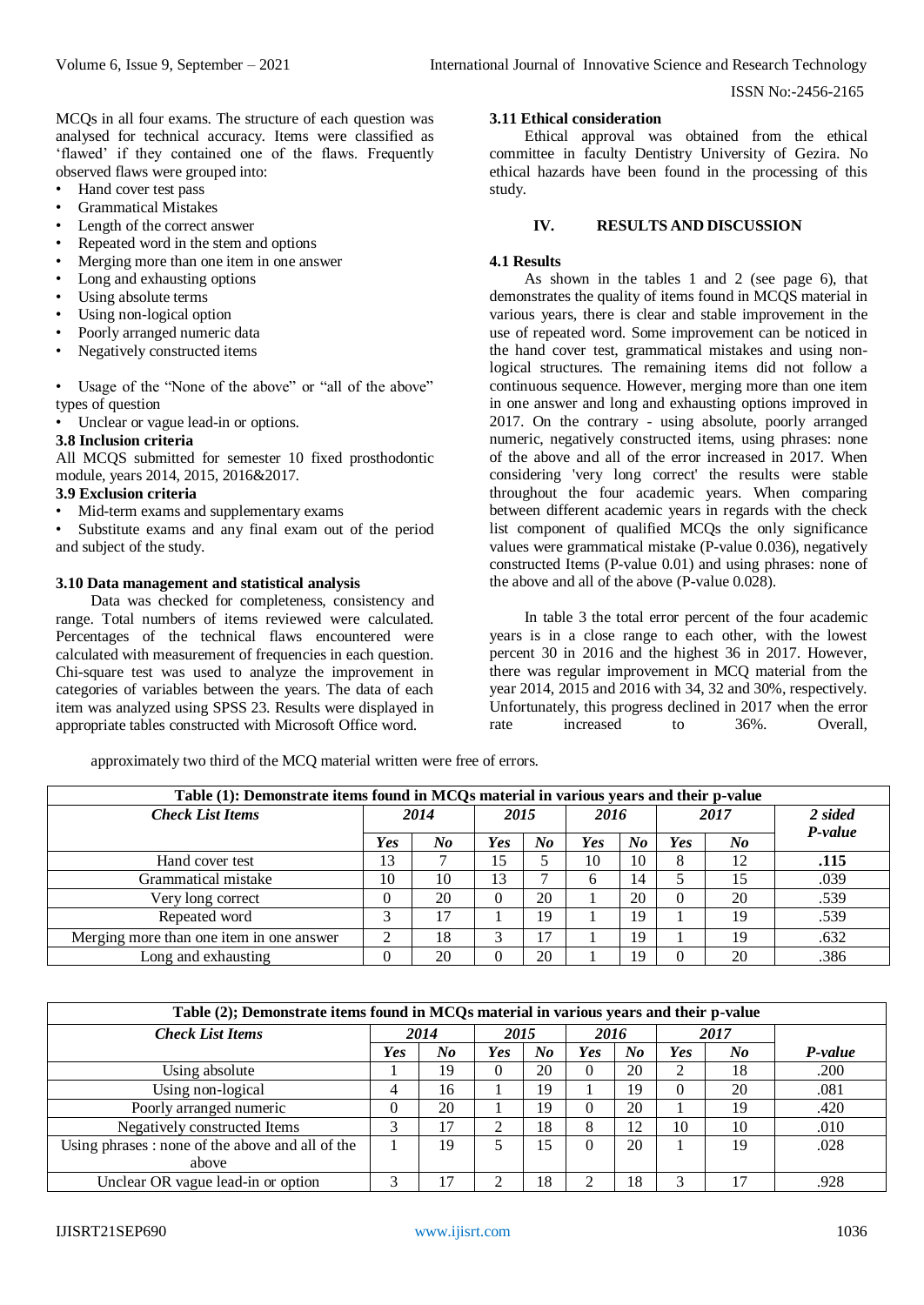| Table (3): displaying the percentage of MCQs material errors during the four years calculated from table 1 and 2 |                             |  |  |  |  |  |
|------------------------------------------------------------------------------------------------------------------|-----------------------------|--|--|--|--|--|
| Academic year                                                                                                    | <i>Error percent</i> $(\%)$ |  |  |  |  |  |
| 2014                                                                                                             | 34%                         |  |  |  |  |  |
| 2015                                                                                                             | 32%                         |  |  |  |  |  |
| 2016                                                                                                             | 30%                         |  |  |  |  |  |
| 2017                                                                                                             | 36 %                        |  |  |  |  |  |

When looking at each of the check list component separately in table 4, it can be concluded that the highest percent of error is shared by the hand cover test and grammatical mistakes, both at 42%. Followed by Negatively constructed Items with (29%). Whereas, the remaining component lay in the range between (0% to 13%).

| Table (4): error percent in check list components calculated from table 1 and 2 |                                 |  |  |  |  |  |  |
|---------------------------------------------------------------------------------|---------------------------------|--|--|--|--|--|--|
| <b>Check List</b>                                                               | <b>Result in percent</b> $(\%)$ |  |  |  |  |  |  |
| Hand cover test                                                                 | 42%                             |  |  |  |  |  |  |
| Grammatical mistake                                                             | 42%                             |  |  |  |  |  |  |
| Very long correct                                                               | 0%                              |  |  |  |  |  |  |
| Repeated word                                                                   | 7%                              |  |  |  |  |  |  |
| Merging more than one item in one answer                                        | 9%                              |  |  |  |  |  |  |
| Long and exhausting                                                             | 1%                              |  |  |  |  |  |  |
| Using absolute                                                                  | 4%                              |  |  |  |  |  |  |
| Using non-logical                                                               | 7%                              |  |  |  |  |  |  |
| Poorly arranged numeric                                                         | 3%                              |  |  |  |  |  |  |
| Negatively constructed Items                                                    | 29%                             |  |  |  |  |  |  |
| Using phrases: none of the above and all of the above                           | 9%                              |  |  |  |  |  |  |
| Unclear OR vague lead-in or option                                              | 13%                             |  |  |  |  |  |  |

As noted in table 5 below, the majority of questions were based on knowledge (56.3%), 21.3% on application, comprehensionbased questions were at 11.3% and 6.3% assessed analysis.

| Table (5): Demonstrating the association between Academic Year and Assessed Cognitive Domain according to number of<br>questions |                                                            |         |         |         |               |  |  |  |  |
|----------------------------------------------------------------------------------------------------------------------------------|------------------------------------------------------------|---------|---------|---------|---------------|--|--|--|--|
| <b>Assessed Cognitive Domain</b>                                                                                                 | <b>Academic Year</b>                                       |         |         |         |               |  |  |  |  |
|                                                                                                                                  | 2014                                                       | 2015    | 2016    | 2017    | <b>T</b> otal |  |  |  |  |
| Knowledge (recall)                                                                                                               | 10                                                         | 13      |         | 13      | 45            |  |  |  |  |
|                                                                                                                                  | 50.0%                                                      | 65.0%   | 45.0%   | 65.0%   | 56.3%         |  |  |  |  |
| Comprehension                                                                                                                    | $\theta$                                                   |         | 6       |         | 9             |  |  |  |  |
|                                                                                                                                  | $0.0\%$                                                    | 10.0%   | 30.0%   | 5.0%    | 11.3%         |  |  |  |  |
| Application                                                                                                                      | 3                                                          | 4       |         |         | 17            |  |  |  |  |
|                                                                                                                                  | 15.0%                                                      | 20.0%   | 25.0%   | 25.0%   | 21.3%         |  |  |  |  |
| Analysis                                                                                                                         |                                                            |         |         |         |               |  |  |  |  |
|                                                                                                                                  | 25.0%                                                      | $0.0\%$ | $0.0\%$ | $0.0\%$ | 6.3%          |  |  |  |  |
| Evaluation                                                                                                                       | $\mathfrak{D}$                                             |         | ∩       |         | 4             |  |  |  |  |
|                                                                                                                                  | 10.0%                                                      | 5.0%    | $0.0\%$ | 5.0%    | 5.0%          |  |  |  |  |
|                                                                                                                                  | Pearson Chi-Square value [28.003], 2-sided P-value [0.006] |         |         |         |               |  |  |  |  |

The Chi-Square Test value were found to be (28.003) with significant P-value (0.006).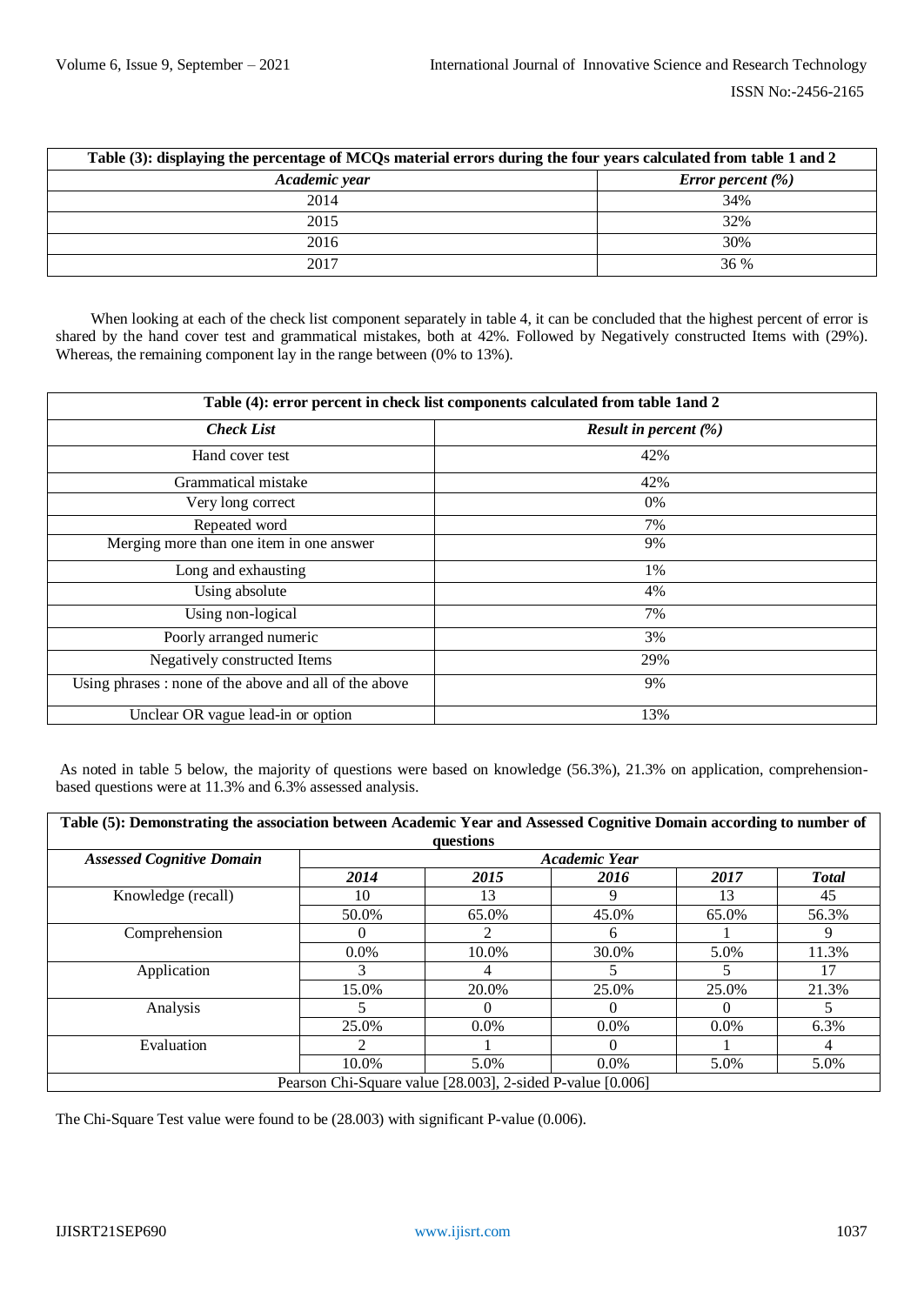In 2014, 65% of the hand cover test passed. In 2015, 75% were passed which was the highest percentage. In 2016 the percentage decreased to 50%. In 2017, 40% passed the hand .

| Table (6): Demonstrating the association between the Hand-cover test pass and Academic year |     |       |       |       |              |       |  |  |  |
|---------------------------------------------------------------------------------------------|-----|-------|-------|-------|--------------|-------|--|--|--|
|                                                                                             |     |       |       | Year  | <b>Total</b> |       |  |  |  |
|                                                                                             |     | 2014  | 2015  | 2016  | 2017         |       |  |  |  |
| Hand-                                                                                       | yes | 13    |       | 10    |              | 46    |  |  |  |
| cover test                                                                                  |     | 65.0% | 75.0% | 50.0% | 40.0%        | 57.5% |  |  |  |
|                                                                                             | no  |       |       | 10    | 12           | 34    |  |  |  |
|                                                                                             |     | 35.0% | 25.0% | 50.0% | 60.0%        | 42.5% |  |  |  |
| Pearson Chi-Square value [5.934a], 2-sided P-value [0.115]                                  |     |       |       |       |              |       |  |  |  |

Table 7 shows that the grammatical mistakes decrease between 2014-2017. In 2014, grammatical mistakes were present by 50%, in 2015 it increased to 65% then decreased in 2016 to 30% and in 2017 it became 25%. The Chi-Square Test value were found to be (8.389) with insignificant P-value (0.039).

| Table (7): Demonstrating the association between the grammatical mistakes and Academic year |     |       |       |       |       |       |  |  |  |
|---------------------------------------------------------------------------------------------|-----|-------|-------|-------|-------|-------|--|--|--|
|                                                                                             |     | Year  |       |       |       |       |  |  |  |
|                                                                                             |     | 2014  | 2015  | 2016  | 2017  |       |  |  |  |
| <b>Grammatical Mistakes</b>                                                                 | yes | 10    | 13    | 6     |       | 34    |  |  |  |
|                                                                                             |     | 50.0% | 65.0% | 30.0% | 25.0% | 42.5% |  |  |  |
|                                                                                             | no  | 10    |       | 14    | 15    | 46    |  |  |  |
|                                                                                             |     | 50.0% | 35.0% | 70.0% | 75.0% | 57.5% |  |  |  |
| Pearson Chi-Square value [8.389a], 2-sided P-value [0.039]                                  |     |       |       |       |       |       |  |  |  |

Table 8 shows there were no very long correct answer throughout the academic years.

| Table (8): Demonstrating the distribution of the Very long correct answer through Academic years |                        |              |        |        |        |          |  |  |
|--------------------------------------------------------------------------------------------------|------------------------|--------------|--------|--------|--------|----------|--|--|
|                                                                                                  |                        | <b>Total</b> |        |        |        |          |  |  |
|                                                                                                  |                        | 2014         | 2015   | 2016   | 2017   |          |  |  |
| Very<br>long correct                                                                             | $\mathbf{n}\mathbf{o}$ | 20           | 20     | 20     | 20     | 80       |  |  |
| answer                                                                                           |                        | 100.0%       | 100.0% | 100.0% | 100.0% | 100.0%   |  |  |
|                                                                                                  | yes                    | v            |        | 0      |        | $\theta$ |  |  |
|                                                                                                  |                        | 0%           | 0%     | 0%     | 0%     | 0%       |  |  |

Cover test. The Chi-Square Test value were found to be (5.934) with insignificant P-value (0.115).

Table 9 shows that the repeated word in the stem and options decreased from 15% after 2014 to 5.0% and remained steady throughout the subsequent academic years. The Chi-Square Test value were found to be (2.162a) with insignificant P-value (0.539).

| Table (9): Demonstrating the association between the repetition of words and Academic year |                        |                      |       |       |       |       |  |  |
|--------------------------------------------------------------------------------------------|------------------------|----------------------|-------|-------|-------|-------|--|--|
|                                                                                            |                        | <b>Total</b><br>Year |       |       |       |       |  |  |
|                                                                                            |                        | 2014                 | 2015  | 2016  | 2017  |       |  |  |
| Repeated word in the                                                                       | yes                    |                      |       |       |       |       |  |  |
| stem and options                                                                           |                        | 15.0%                | 5.0%  | 5.0%  | 5.0%  | 7.5%  |  |  |
|                                                                                            | $\mathbf{n}\mathbf{o}$ |                      | 19    | 19    | 19    | 74    |  |  |
|                                                                                            |                        | 85.0%                | 95.0% | 95.0% | 95.0% | 92.5% |  |  |
| Pearson Chi-Square value [2.162], 2-sided P-value [0.539]                                  |                        |                      |       |       |       |       |  |  |

IJISRT21SEP690 [www.ijisrt.com](http://www.ijisrt.com/) 1038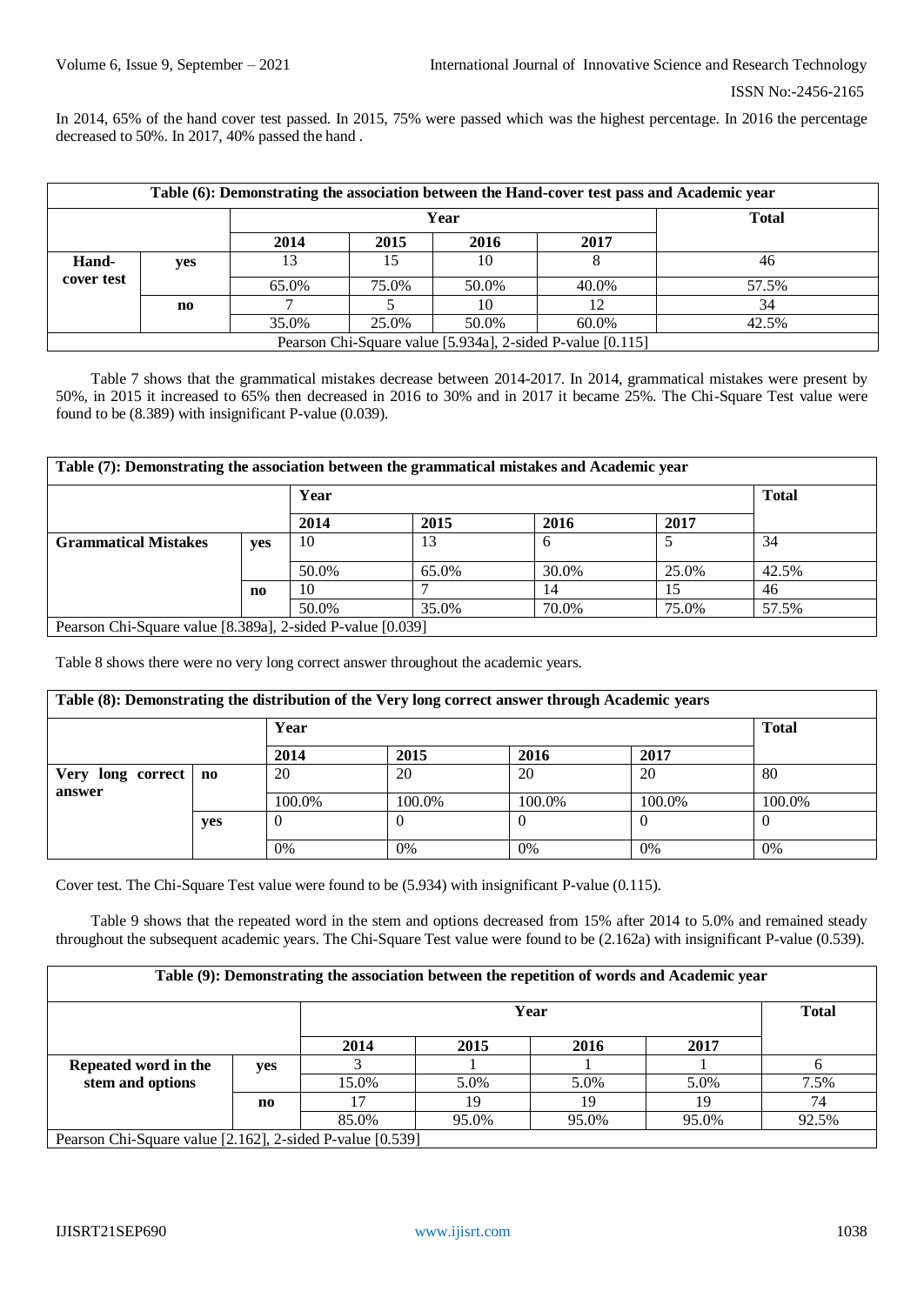Table 10 demonstrated that merging more than one item in one answer increased from 10% to 15% in 2015 and remained steady, at 5% throughout the 2016 and 2017 academic years. The Chi-Square Test value were found to be (1.722a) with insignificant P-value (0.632).

| Table (10): Demonstrating the association between merging more than one item in one answer in academic years |     |       |                      |                                                             |       |       |  |  |
|--------------------------------------------------------------------------------------------------------------|-----|-------|----------------------|-------------------------------------------------------------|-------|-------|--|--|
|                                                                                                              |     |       | <b>Total</b><br>Year |                                                             |       |       |  |  |
|                                                                                                              |     | 2014  | 2015                 | 2016                                                        | 2017  |       |  |  |
| Merging more than<br>one item in one                                                                         | Yes |       |                      |                                                             |       |       |  |  |
| answer                                                                                                       |     | 10.0% | 15.0%                | 5.0%                                                        | 5.0%  | 8.8%  |  |  |
|                                                                                                              | No  | 18    | 7                    | 19                                                          |       | 73    |  |  |
|                                                                                                              |     | 90.0% | 85.0%                | 95.0%                                                       | 95.0% | 91.3% |  |  |
|                                                                                                              |     |       |                      | Decrees Chi Saugue volue [1.7220], 2. oided D volue [0.622] |       |       |  |  |

Pearson Chi-Square value [1.722a], 2-sided P-value [0.632]

# Table 11 demonstrates that long and exhausting options were only 5% during the 2016 academic year.

| Table (11): Demonstrating the association between Long and exhausting options in Academic year |                                                            |                              |         |       |         |       |  |  |  |
|------------------------------------------------------------------------------------------------|------------------------------------------------------------|------------------------------|---------|-------|---------|-------|--|--|--|
|                                                                                                |                                                            | <b>Total</b><br>Year         |         |       |         |       |  |  |  |
|                                                                                                |                                                            | 2017<br>2014<br>2015<br>2016 |         |       |         |       |  |  |  |
| Long and exhausting                                                                            | yes                                                        |                              |         |       |         |       |  |  |  |
| options                                                                                        |                                                            | $0.0\%$                      | $0.0\%$ | 5.0%  | $0.0\%$ | 1.3%  |  |  |  |
|                                                                                                | no                                                         | 20                           | 20      | 19    | 20      | 79    |  |  |  |
|                                                                                                |                                                            | 100.0%                       | 100.0%  | 95.0% | 100.0%  | 98.8% |  |  |  |
|                                                                                                | Pearson Chi-Square value [3.038a], 2-sided P-value [0.386] |                              |         |       |         |       |  |  |  |

Table 12 illustrates that absolute terms were used very little, only 5% in 2014 and 10% in the 2017 academic year. The Chi-Square Test value were found to be (3.810a) with insignificant P-value (0.283).

| Table (12): Demonstrating the association between using absolute terms and Academic year |              |       |         |         |       |       |  |  |  |
|------------------------------------------------------------------------------------------|--------------|-------|---------|---------|-------|-------|--|--|--|
|                                                                                          | <b>Total</b> |       |         |         |       |       |  |  |  |
|                                                                                          |              | 2014  | 2015    | 2016    | 2017  |       |  |  |  |
| <b>Using absolute</b>                                                                    | yes          |       |         |         |       |       |  |  |  |
| terms                                                                                    |              | 5.0%  | $0.0\%$ | $0.0\%$ | 10.0% | 3.8%  |  |  |  |
|                                                                                          | no           | 19    | 20      | 20      | 18    | 77    |  |  |  |
|                                                                                          |              | 95.0% | 100.0%  | 100.0%  | 90.0% | 96.3% |  |  |  |
| Pearson Chi-Square value [3.810a], 2-sided P-value [0.283]                               |              |       |         |         |       |       |  |  |  |

Table 13 shows that non-logical options were used more so in 2014 at 20% than decreased from 5% in 2015 and 2016 to 0% in 2017. The Chi-Square Test value were found to be (6.486a) with insignificant P-value (0.090).

| Table (13): Demonstrating the association between using non-logical option and Academic year |     |                      |       |       |         |       |  |  |  |  |
|----------------------------------------------------------------------------------------------|-----|----------------------|-------|-------|---------|-------|--|--|--|--|
|                                                                                              |     | <b>Total</b><br>Year |       |       |         |       |  |  |  |  |
| 2016<br>2017<br>2014<br>2015                                                                 |     |                      |       |       |         |       |  |  |  |  |
| <b>Using</b>                                                                                 | yes |                      |       |       |         |       |  |  |  |  |
| non-logical option                                                                           |     | 20.0%                | 5.0%  | 5.0%  | $0.0\%$ | 7.5%  |  |  |  |  |
|                                                                                              | no  | 16                   | 19    | 19    | 20      | 74    |  |  |  |  |
|                                                                                              |     | 80.0%                | 95.0% | 95.0% | 100.0%  | 92.5% |  |  |  |  |
| Pearson Chi-Square value [6.486a], 2-sided P-value [0.090]                                   |     |                      |       |       |         |       |  |  |  |  |

The Chi-Square Test value were found to be (3.038a) with insignificant P-value (0.386).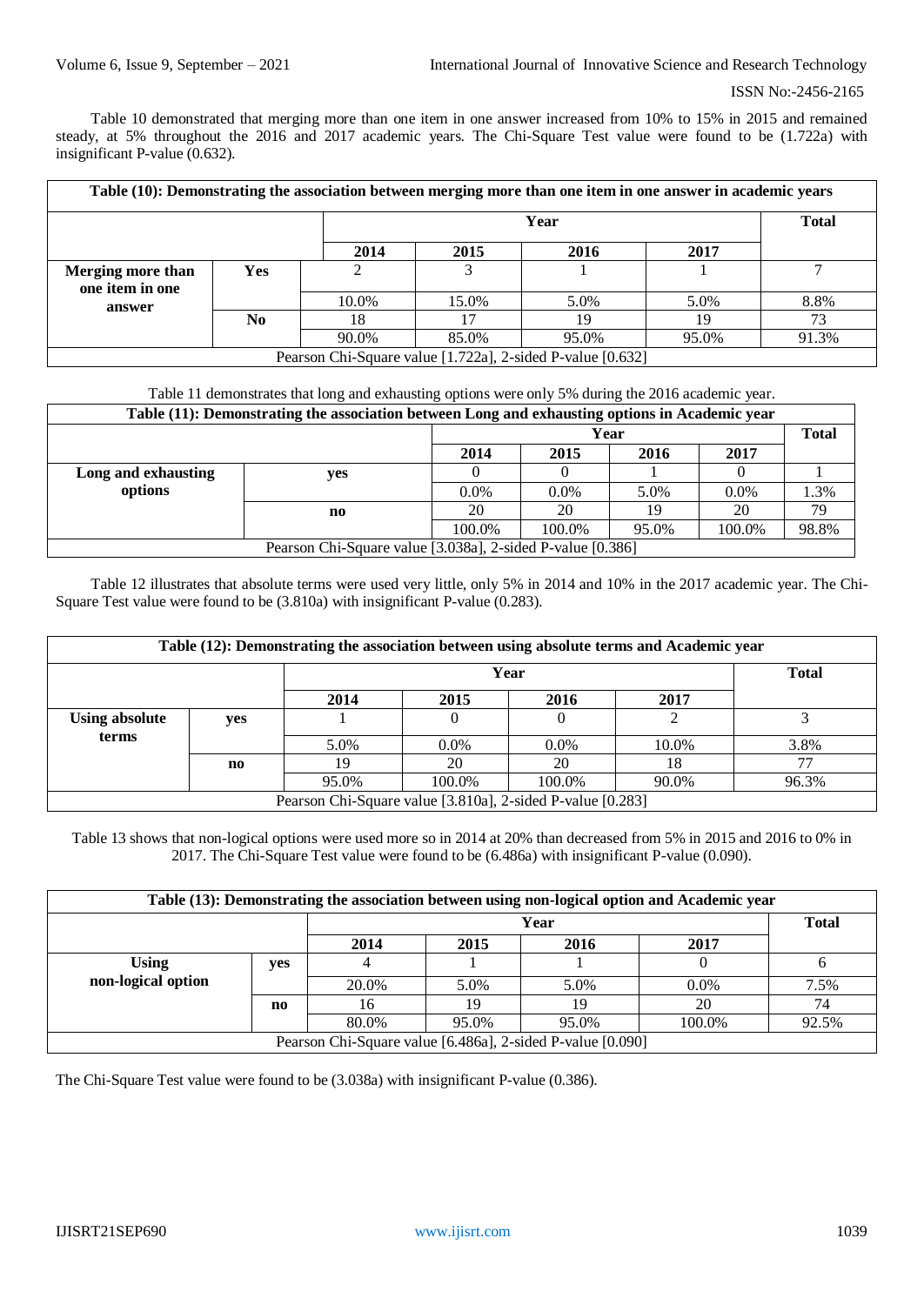Table 14 demonstrates that poorly arranged numeric data was apparent in the 2015 and 2017 academic years at 5%. The Chi-Square Test value were found to be (2.051a) with insignificant P-value (0.562).

| Table (14): Demonstrating the association between poorly arranged numeric data and Academic year |                              |         |                                                           |         |       |       |  |  |  |
|--------------------------------------------------------------------------------------------------|------------------------------|---------|-----------------------------------------------------------|---------|-------|-------|--|--|--|
|                                                                                                  |                              |         | <b>Total</b>                                              |         |       |       |  |  |  |
|                                                                                                  | 2014<br>2016<br>2017<br>2015 |         |                                                           |         |       |       |  |  |  |
| Poorly arranged<br>numeric data                                                                  | yes                          |         |                                                           |         |       |       |  |  |  |
|                                                                                                  |                              | $0.0\%$ | 5.0%                                                      | $0.0\%$ | 5.0%  | 2.5%  |  |  |  |
|                                                                                                  | $\mathbf{n}\mathbf{o}$       | 20      | 19                                                        | 20      | 19    | 78    |  |  |  |
|                                                                                                  |                              | 100.0%  | 95.0%                                                     | 100.0%  | 95.0% | 97.5% |  |  |  |
|                                                                                                  |                              |         | Pearson Chi-Square value [2.051], 2-sided P-value [0.562] |         |       |       |  |  |  |

Table 15 shows that negatively constructed items were 15% in 2014, 10% in 2015 then significantly increased after 2015 to 50%. The Chi-Square Test value were found to be (10.923a) with insignificant P-value (0.012).

| Table (15): Demonstrating the association between negatively constructed items and Academic year |     |       |                      |          |       |       |  |  |  |  |  |
|--------------------------------------------------------------------------------------------------|-----|-------|----------------------|----------|-------|-------|--|--|--|--|--|
|                                                                                                  |     |       | <b>Total</b>         |          |       |       |  |  |  |  |  |
|                                                                                                  |     | 2014  | 2015<br>2017<br>2016 |          |       |       |  |  |  |  |  |
| <b>Negatively constructed</b>                                                                    | yes |       |                      |          | 10    | 23    |  |  |  |  |  |
| items                                                                                            |     | 15.0% | 10.0%                | 40.0%    | 50.0% | 28.8% |  |  |  |  |  |
|                                                                                                  | no  |       | 18                   | 12       | 10    | 57    |  |  |  |  |  |
|                                                                                                  |     | 85.0% | 90.0%                | $60.0\%$ | 50.0% | 71.3% |  |  |  |  |  |
| Pearson Chi-Square value [10.923a], 2-sided P-value [0. 012]                                     |     |       |                      |          |       |       |  |  |  |  |  |

Table 16 demonstrates that phrases such as "None of the above "or "all of the above were most commonly used in 2015 at 25%. The Chi-Square Test value were found to be (9.237a) with insignificant P-value (0.026).

| Table (16): Demonstrating the association between Using phrases like: "None of the above" or "all of the above" and |     |       |       |         |       |       |  |  |  |
|---------------------------------------------------------------------------------------------------------------------|-----|-------|-------|---------|-------|-------|--|--|--|
| Academic year                                                                                                       |     |       |       |         |       |       |  |  |  |
| Year                                                                                                                |     |       |       |         |       |       |  |  |  |
| 2015<br>2014<br>2016<br>2017                                                                                        |     |       |       |         |       |       |  |  |  |
| Using phrases like:                                                                                                 | yes |       |       |         |       |       |  |  |  |
| "None of the above"                                                                                                 |     | 5.0%  | 25.0% | $0.0\%$ | 5.0%  | 8.8%  |  |  |  |
| or "all of the above"                                                                                               | no  | 19    |       | 20      | 19    |       |  |  |  |
|                                                                                                                     |     | 95.0% | 75.0% | 100.0%  | 95.0% | 91.3% |  |  |  |
| Pearson Chi-Square value [9.237a], 2-sided P-value [0.026]                                                          |     |       |       |         |       |       |  |  |  |

Table 17 demonstrates that unclear or vague lead-in options were apparent throughout the academic years at 10% in 2015 and 2016, and at 15% in 2014 and 2017. The Chi-Square Test value were found to be (0.457a) with insignificant P-value (0.928).

|                                                          |     | Table (17): Demonstrating the association between "unclear or vague lead-in options "and Academic year |       |       |       |       |  |  |  |  |  |
|----------------------------------------------------------|-----|--------------------------------------------------------------------------------------------------------|-------|-------|-------|-------|--|--|--|--|--|
|                                                          |     |                                                                                                        | Year  |       |       |       |  |  |  |  |  |
|                                                          |     | 2014                                                                                                   | 2015  | 2016  | 2017  |       |  |  |  |  |  |
| <b>Unclear or vague</b>                                  | yes |                                                                                                        |       |       |       | 10    |  |  |  |  |  |
| lead-in options                                          |     | 15.0%                                                                                                  | 10.0% | 10.0% | 15.0% | 12.5% |  |  |  |  |  |
|                                                          | no  |                                                                                                        | 18    | 18    |       | 70    |  |  |  |  |  |
|                                                          |     | 85.0%                                                                                                  | 90.0% | 90.0% | 85.%  | 87%   |  |  |  |  |  |
|                                                          |     |                                                                                                        |       |       |       |       |  |  |  |  |  |
| Pearson Chi-Square value [.457], 2-sided P-value [0.928] |     |                                                                                                        |       |       |       |       |  |  |  |  |  |

#### **4.2 Discussion**

MCQs have commonly served as summative assessment of choice in undergraduate medical education due to their convenient standardization, broad sampling of knowledge and and ease of assessing large groups of students. This study, which analyses written assessments for

their cognitive level and presence of items writing flaws, coinsides with a recent study [1]. The present research found that 56.3% MCQs assessed the recall of isolated facts while the remaining 43.7% MCQs evaluated competence in data interpretation. There were no MCQ assessing application and analysis i.e. the higher cognitive domains. This may be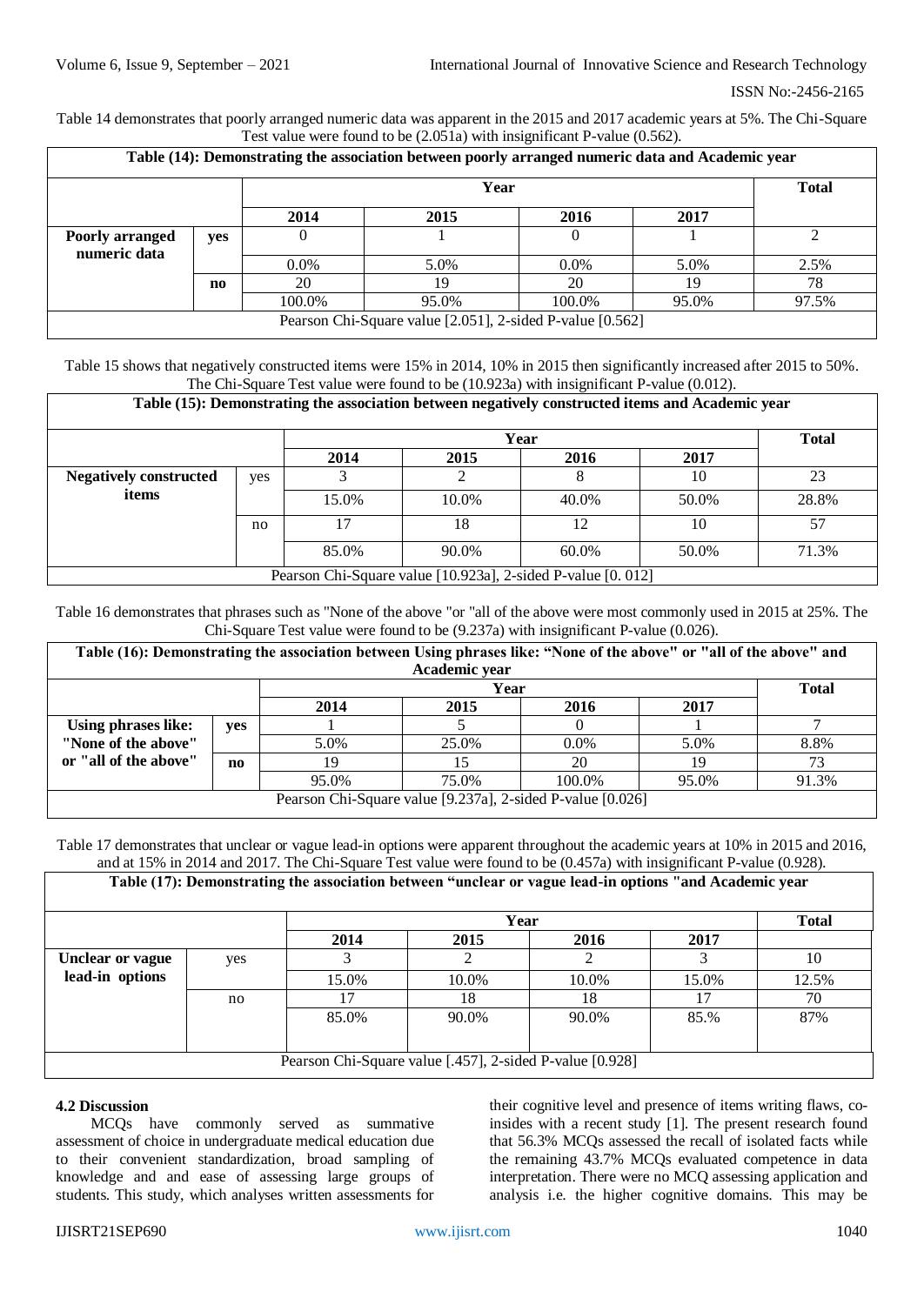explained by the fact that MCQs at recall level are easier to construct as they need less knowledge and less time investment as compared to problem solving MCQs, which require training and expertise [13].

Tarrant and Ware found when analysing a nursing examination that over 90% of MCQs addressed low cognitive levels, and that MCQs written at a lower cognitive level were far more likely to contain item writing flaws [15][19]. Jozefowicz et al. evaluated the standard of internally produced examinations at three US medical schools and noted that the overall quality of the questions was low. Several studies have confirmed that MCQs not only test the knowledge of the examinees but can also be used for measuring higher cognitive skills [10][20]. One of the main problems affecting the quality of MCQs is the presence of item writing flaws. Item-writing flaws (IWFs) result from nonobservance of accepted item-writing guidelines and can affect test-takers performance, making the items either more difficult or easier to answer [10] [2]. The present study found 132 IWFs over total of 80 MCQs. Downing assessed the quality of four medical examinations carried out in the United States of America, and found that 46% of MCQs contained IWFs. Downing noted that 10–15% of students who were classified as failures would have been classified as pass if items with IWFs were removed [11].

Results of the current study showed presence of flawed items could possibly be attributed to insignificant faculty development programs. Flawed items affect difficulty and discrimination index, low difficulty and poor discrimination in an item promotes low achievers. Higher difficulty can be achieved by reducing IWFs and improving cognitive levels of the test items. Another common factor that influences the validity and effectiveness of the MCQs test is the grammatical errors, which have a significant impact on the way the questions can be interpreted [4]. This research also proved that grammatical errors made up a total of 42.5% of MCQs. Since the matter of grammatical errors is mostly a language-based issue, language modification and revision are recommended, whenever possible, by language experts before the submission of tests. Moreover, negatively constructed items and hand cover tests constituted a high percentage among the other tested flaws of 28.8% and 42.5%, respectively.

These results thus illustrate that there is deficient knowledge and skill about how well-built and valid MCQs are constructed. A possible justification of such issues could be that medical education is still a newly enlisted program and needs further enhancement among university staff members. Many examiners refer back to past examination paper questions using Q-banks without verifying the accuracy and validity of the items [15].

The present study suggests that there is a need to improve the quality of our assessment tools because if the assessment tools measure low cognitive level, it will not only decrease the validity of the exam but also encourages the students to settle on surface learning.

Downing suggested the use of a test blue print [11]. A blueprint is a crucial measure in producing a valid and reliable test. It can be as simple as a chart or a table that lists the objectives of the course and the weighting of each component. A blueprint helps the exam writer to allocate an accurate percentage of questions to each content area at a desired cognitive level. Tarrant highlighted that removing IWFs from MCQs does not necessarily change the cognitive domain of a question, but writing questions at higher cognitive levels inherently removes numerous IWFs [19].

**Limitations of the study:** The study analyzed results of only one module, and students' scores in only one subject. Moreover, difficulty and discrimination indices were not available

# **V. CONCLUSION**

The cognitive level of MCQs as an assessment tool is low and IWFs are very common. Further on, effective item construction requires competence and awareness of itemwriting principles. Assessment is a crucial part of the learning process and educators should keep in mind it is one of the main factors that influences the students' approach to learning and their future learning goals. Therefore, due care and attention should be afforded to training item writers and creating valid and reliable test items.

# **RECOMMENDATIONS**

The present study suggests that it is imperative to improve the quality of our assessment tools. Assessment tools designed to measure low cognitive levels will not only decrease the validity of an exam but also compel the students to adopt surface learning approaches which are ultimately neither desirable nor sustainable. The present study is done on a single module, it is recommended to cover all subjects and modules to achieve a more reliable result.

# **REFERENCES**

- [1]. Access, O., 2017. Evaluation of cognitive levels and item writing flaws in medical pharmacology internal assessment examinations. , 33(4), pp.866–870.
- [2]. Access, O., 2014. Evaluation of Multiple Choice and Short Essay Question items in Basic Medical Sciences. , 30(1), pp.3–6.
- [3]. Access, O., 2013. Identification of technical item flaws leads to of the quality of single best Multiple Choice Questions. , 29(3), pp.715–718.
- [4]. Al-shaikh, G.K. et al., 2015. Faculty development programs improve the quality of Multiple Choice Questions items ' writing.
- [5]. Ayoob, A.R. & Williams, L.E., 2015. Prevalence of Flawed Multiple- Choice Questions in Continuing Medical Education Activities of Major Radiology Journals. , (April), pp.698–702.
- [6]. Barzegar, M. et al., 2014. Comparison of Multiple-Choice Questions in Quality Parameters of Pediatric Residency Tests between the Pre-Board Examination of Tabriz University of Medical Sciences and National